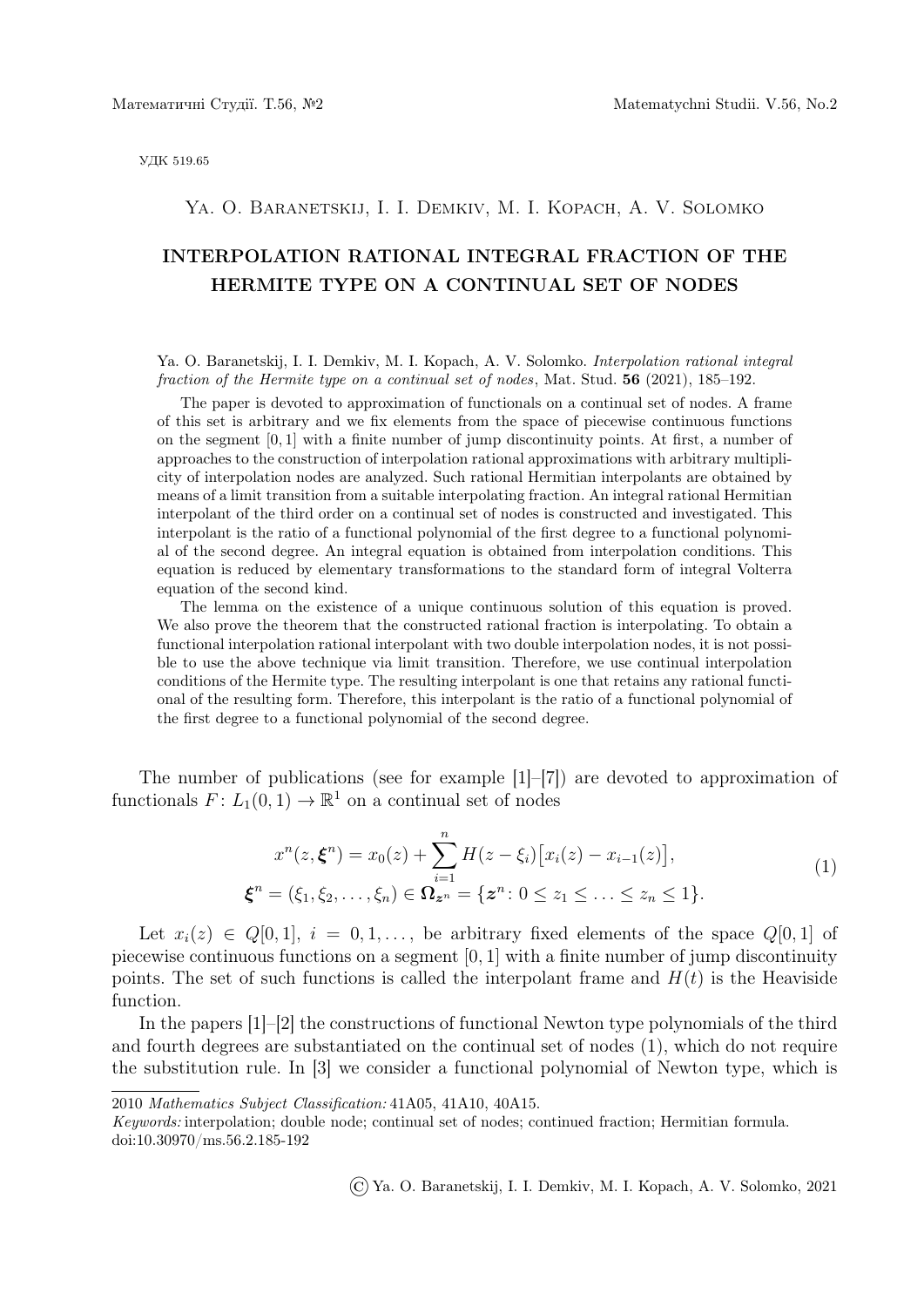built on a continual set of nodes (1). A sufficient condition for the interpolation of this polynomial is the fulfillment of the substitution rule. On the basis of Newton's interpolation formulas an interpolating functional Taylor type polynomial is constructed with using the multiplicity of nodes by means of a limit transition.

In the paper [4], an interpolating integral continued fraction has been constructed and investigated on a continual set of nodes (1), which is a natural generalization of an interpolation continued fraction. The optimal choice of the sequence of interpolation nodes is indicated.

In [5]–[6], an abstract continued fraction of Thiele type that is interpolating for a nonlinear operator acting from the linear topological space  $X$  to an algebra  $Y$  with unity is constructed. In some particular cases, it transforms into a classical Thiele fraction or a matrix-valued fraction of Thiele type depending on many variables. In the paper [7], for a functional given on a continual set of nodes on the basis of the previously constructed interpolation integral continued fraction of the Newton type, an interpolant with a  $k$ -th twofold node has been constructed and investigated. It is proved that the constructed integral continued fraction is an interpolant of Hermite type.

We will use the following notation for a finite continued fraction

$$
\frac{a_1}{b_1 + \frac{a_2}{b_2 + \frac{a_3}{b_3 + \dots + \frac{a_n}{b_n}}}} = \sum_{i=1}^n \frac{a_i}{b_i} = \frac{a_1|}{|b_1|} + \frac{a_2|}{|b_2|} + \dots + \frac{a_n|}{|b_n|}. \tag{2}
$$

**Lemma 1.** *n*-th successive convergent fraction  $Q_n = q_0 +$  $\sum_{i=1}^n$  $q_i$  $\frac{q_1}{1}$  of a continued fraction  $Q_{\infty}$ coincides with the fraction  $Q_n =$  $A_n$  $B_n$ , where *n*-th numerator  $A_n$  and *n*-th denominator  $B_n$ are determined by the recurrent formulas

$$
A_k = A_{k-1} + q_k A_{k-2}, k = 1, 2, ..., \t A_{-1} = 1, \t A_0 = K_0^I,
$$
  

$$
B_k = B_{k-1} + q_k B_{k-2}, k = 1, 2, ..., \t B_{-1} = 0, \t B_0 = 1.
$$

We note, if  $q_i = q_i(x(\cdot))$ ,  $i = 0, 1, \ldots, n$ , are defined by formulas (2), then  $A_n$ ,  $B_n$ are the functional polynomials in variable  $x(z)$  of degrees  $\left[\frac{n+1}{2}\right]$ 2  $\lceil \frac{n + 2}{n} \rceil$ 2 and  $\left[\frac{n}{2}\right]$ 2  $\lceil \frac{n + 3}{2} \rceil$ 2 i , respectively, and  $Q_n(x(\cdot))$  is a rational functional interpolant (in the previous considerations square brackets denote the integer part of the number). However, the total functional degree of the numerator and denominator is  $\left[\frac{n+1}{2}\right]$ 2  $\lfloor \frac{n+2}{2} \rfloor$ 2  $\bigg] + \bigg[ \frac{n}{2} \bigg]$ 2  $\lceil \frac{n + 3}{2} \rceil$ 2 , and the number of nodes in the frame of continuous interpolation nodes is equal to  $n + 1$ . Therefore, it is natural to require that the sum of the numerator and denominator is a functional polynomial of degree  $\overline{n}$ .

Le u's illustrate these considerations with the following example.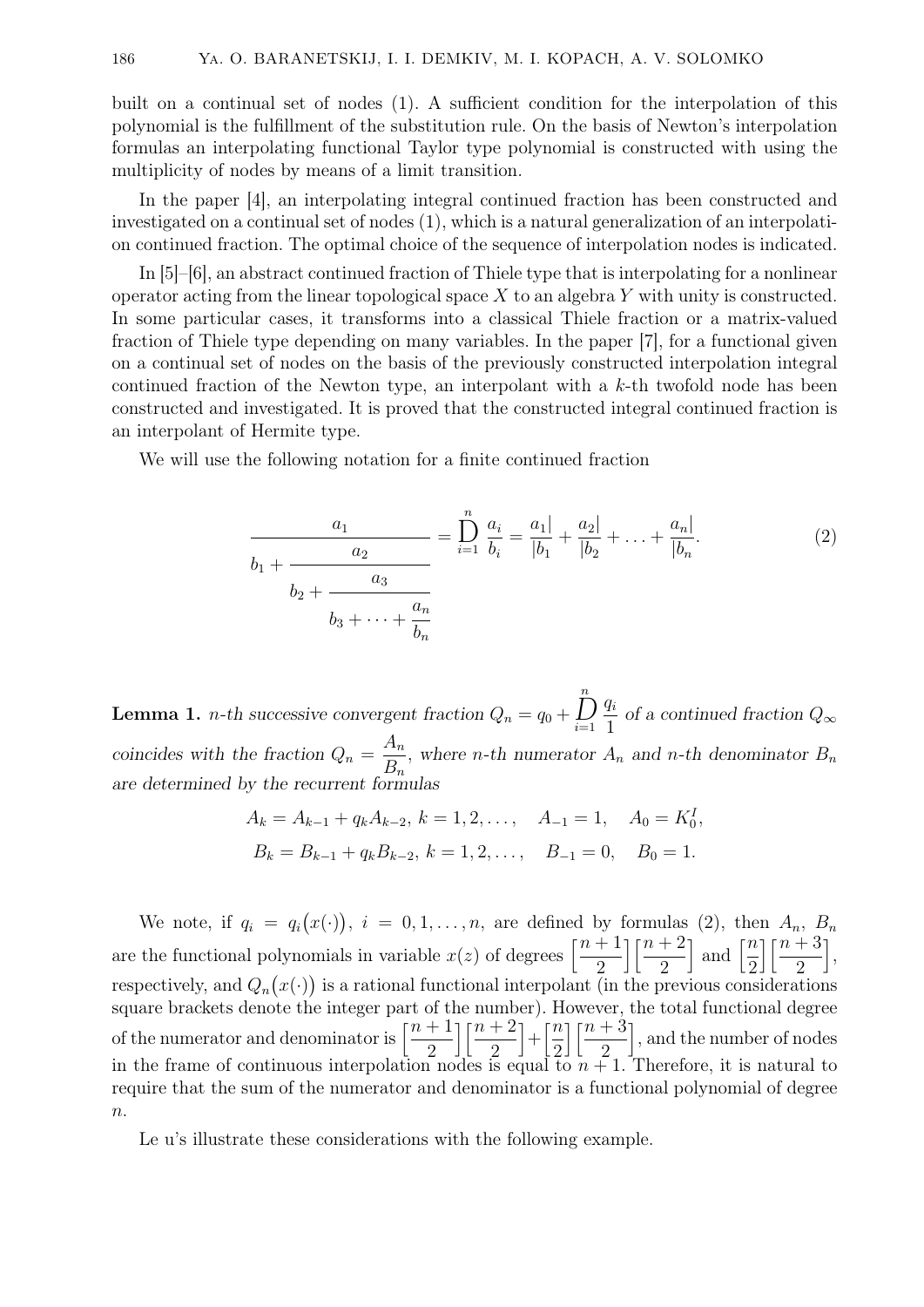The rational interpolating functional fraction will have the form

$$
Q_n(x(\cdot)) = \frac{F(x_0(\cdot)) + \sum_{j=1}^{n-1} \int_{0}^{1} \ldots \int_{0}^{1} K_j^I(z^j) \prod_{p=1}^j (x(z_p) - x_{p-1}(z_p)) dz_1 \ldots dz_1}{1 + \int_{0}^{1} \int_{z_1}^{1} \ldots \int_{z_{n-1}}^{1} K_n^I(z^n) \prod_{p=1}^n (x(z_p) - x_{p-1}(z_p)) dz_1 \ldots dz_n}
$$
  
\n
$$
= \frac{P_{n-1}^I(x(\cdot))}{1 + \int_{0}^{1} \int_{z_1}^{1} \ldots \int_{z_{n-1}}^{1} K_n^I(z^n) \prod_{p=1}^n (x(z_p) - x_{p-1}(z_p)) dz_1 \ldots dz_n},
$$
  
\n
$$
K_j^I(z^j) = (-1)^j \prod_{p=1}^j (x_j(z_p) - x_{p-1}(z_p))^{-1} \cdot \frac{\partial^i F(x^j(\cdot; z^j))}{\partial z_1 \ldots \partial z_j},
$$
  
\n
$$
x^j(t; z^j) = x_0(t) + \sum_{p=1}^j H(t - z_p) [x_p(t) - x_{p-1}(t)], \quad j = 1, 2, \ldots, n - 1,
$$
  
\n
$$
K_n^I(z^n) = (-1)^n \prod_{p=1}^n (x_n(z_p) - x_{p-1}(z_p))^{-1} \cdot \frac{\partial^n}{\partial z_1 \ldots \partial z_n} \frac{P_{n-1}^I(x^n(\cdot; z^n))}{F(x^n(\cdot; z^n))}.
$$
  
\nLet  $n = 3, x(z) \equiv x, x_0(z) \equiv x_0, x_1(z) \equiv x_1, x_2(z) \equiv x_2, x_3(z) \equiv x_3, \text{ then}$ 

 $Q_3(x) =$  $\sum_{ }^{2}$  $i=0$  $\omega_i(x) f(x_0; x_1; \ldots; x_i)$  $1-\frac{\omega_3(x)}{f(x_2)}$  $\frac{\omega_3(x)}{f(x_3)}f(x_0; x_1; x_2; x_3)$  $, \qquad \qquad (3)$ 

where  $\omega_i(x) = \prod_{p=0}^{i-1} (x - x_p)$  and  $f(x_0; x_1; \dots; x_i) = \sum_{s=0}^{i}$  $f(x_s)$  $\frac{f(x_s)}{\omega'_i(x_s)}$  is a divided difference of *i*-th order.

The formula (3) is generalized to an arbitrary number of interpolation nodes, namely

$$
Q_n(x) = \frac{\sum_{i=0}^{n-1} \omega_i(x) f(x_0; x_1; \dots; x_i)}{1 - \frac{\omega_n(x)}{f(x_n)} f(x_0; x_1; \dots; x_n)}.
$$

The following lemma is proved in the paper [5].

**Lemma 2** ([5]). Let  $Q_n^{IS}(x)$  be a scalar interpolating continued fraction obtained from an integral continued fraction  $Q_n^I(x)$  under the assumption that all interpolation nodes of the frame  $x_i(z)$ ,  $i = 0, 1, \ldots, n$ , and the argument  $x(z)$  are identical constants.

For the existence of an integral interpolating continued fraction of the Hermite type  $Q_n^E(x(\cdot))$  with any multiplicity of the interpolation nodes obtained by the limit transition from  $Q_n^I(x(\cdot))$ , it is necessary and sufficient that there exists a continued fraction of the Hermite type  $Q_n^E(x)$  with the same multiplicity of interpolation nodes obtained by the limit transition from  $Q_n^{IS}(x)$ .

We find the representation of  $Q_3(x)$ , when the nodes  $x_0, x_2$  are double. For this purpose, we will put  $x_1 = x_0 + \alpha$ ,  $x_3 = x_2 + \alpha$  and let  $\alpha$  tends to zero. Then we obtain

$$
Q_3^H(x) = \frac{f(x_0) + (x - x_0)f(x_0; x_0) + (x - x_0)^2 f(x_0; x_0; x_2)}{1 - \frac{(x - x_0)^2 (x - x_2)}{f(x_2)} f(x_0; x_0; x_2; x_2)},
$$
\n(4)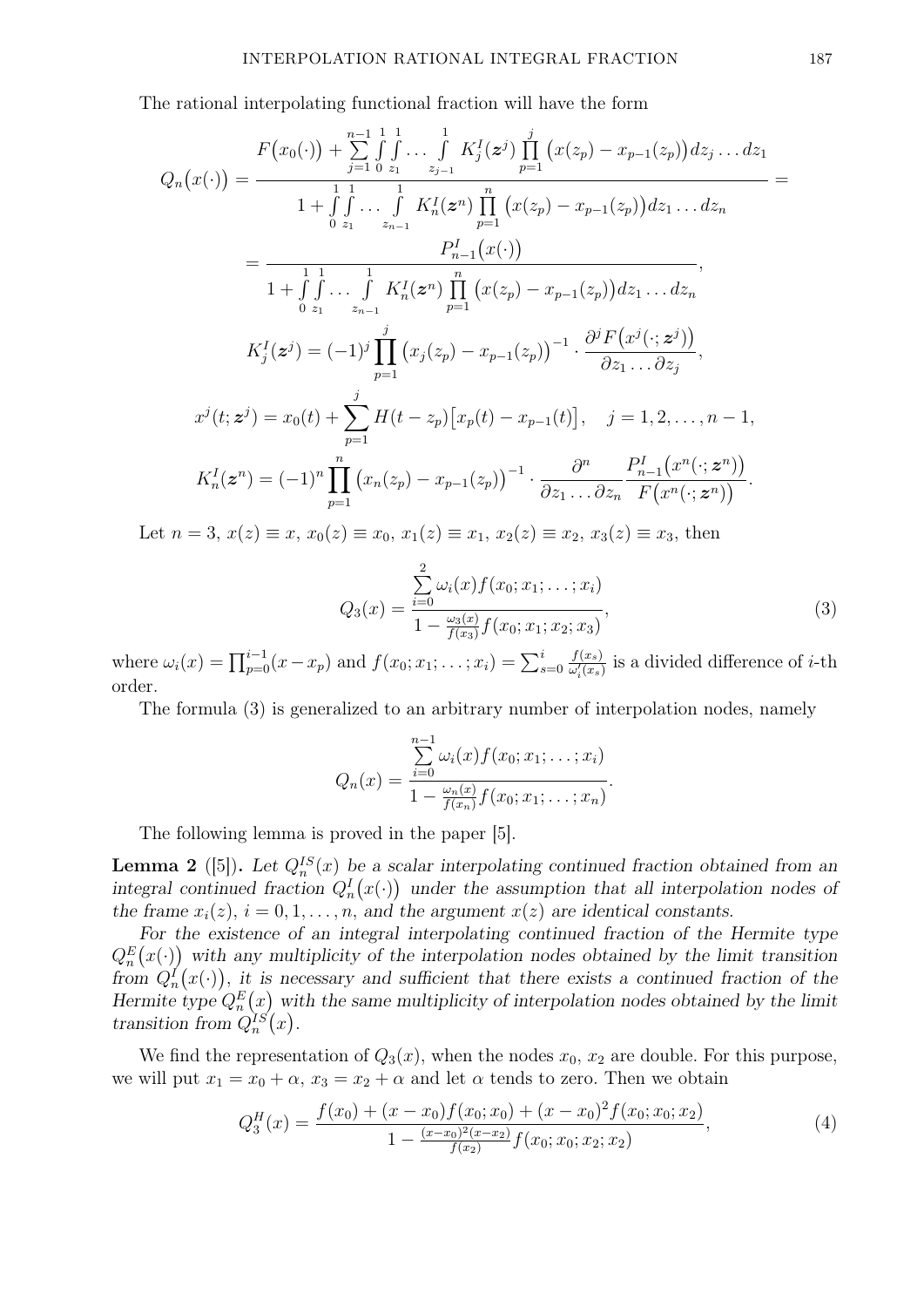where the divided differences with multiple nodes are defined as follows (see for example [10]):

$$
f(x_0; x_0) = f'(x_0), \qquad f(x_0; x_0; x_2) = \frac{f'(x_0) - f(x_0; x_2)}{x_0 - x_2},
$$

$$
f(x_0; x_0; x_2; x_2) = \frac{f'(x_0) + f'(x_2) - 2f(x_0; x_2)}{(x_0 - x_2)^2}.
$$
(5)

The rational Hermitian interpolant (4), (5), obtained by means of a limit transition from suitable interpolation fraction (3) uses redundant information in comparison with the possibilities of ordinary rational interpolation. Namely, the interpolant  $Q_3^H(x)$  is the ratio of the second degree polynomial to the third degree polynomial, while there is a natural rational Hermitian interpolant  $R_{1,2}^H(x)$ , that is the ratio of the first degree polynomial to the second degree polynomial.

The last interpolant has the form

$$
R_{1,2}^{H}(x) = \frac{f(x_0) + (x - x_0)y}{1 + (x - x_0)z + (x - x_0)^2 w},
$$
  
\n
$$
y = \frac{-\left(f(x_2)\right)^2 f'(x_0) - \left(f(x_0)\right)^2 f'(x_2) + 2f(x_0; x_2)f(x_0)f(x_2)}{d},
$$
  
\n
$$
z = \frac{(x_0 - x_2)f'(x_0)f'(x_2) - f(x_2)f'(x_0) - f(x_0)f'(x_2) + 2f(x_0; x_2)f(x_2)}{d},
$$
  
\n
$$
w = -\frac{\left(f(x_0; x_2)\right)^2 - f'(x_0)f'(x_2)}{d},
$$
  
\n
$$
d = (x_0 - x_2)\left(-f(x_0)f'(x_2) + f(x_2)f(x_0; x_2)\right)
$$
\n(6)

and satisfies the same Hermitian conditions as  $Q_3^H(x)$ .

We construct an integral rational Hermite type interpolant  $R_{1,2}^H(x(\cdot))$ , which is the ratio of a functional polynomial of the first degree to a functional polynomial of the second degree. For this purpose, at first we construct an integral rational interpolant  $R_{1,2}^I(x(\cdot))$  in the following form

$$
R_{1,2}^{I}(x(\cdot)) = \frac{F(x_0(\cdot)) + \int_{0}^{1} K_{1,1}(z)(x(z) - x_0(z))dz}{1 + \int_{0}^{1} K_{1,2}(z)(x(z) - x_0(z))dz + \int_{0}^{11} K_{2}(z^{2}) \prod_{i=1}^{2} (x(z_i) - x_{i-1}(z_i))dz_{2}dz_{1}},
$$
(7)

where the integral kernels are determined from the corresponding continual conditions.

For the first continual node we take the following

$$
x^{1}(z; \xi_{1}) = x_{0}(z) + H(z - \xi_{1}) (x_{1}(z) - x_{0}(z)).
$$

Then the interpolation condition in this node leads to the equation

$$
K_{1,2}(\xi_1) = -\frac{1}{x_1(\xi_1) - x_0(\xi_1)} \cdot \frac{d}{d\xi_1} \frac{F(x_0(\cdot)) + \int_{\xi_1}^1 K_{1,1}(z) (x_1(z) - x_0(z)) dz}{F(x^1(\cdot; \xi_1))}.
$$
(8)

We take the following continuous interpolation node in the form

$$
x^{2}(z; \xi^{2}) = x_{0}(z) + H(z - \xi_{1})\big(x_{1}(z) - x_{0}(z)\big) + H(z - \xi_{2})\big(x_{2}(z) - x_{1}(z)\big) \tag{9}
$$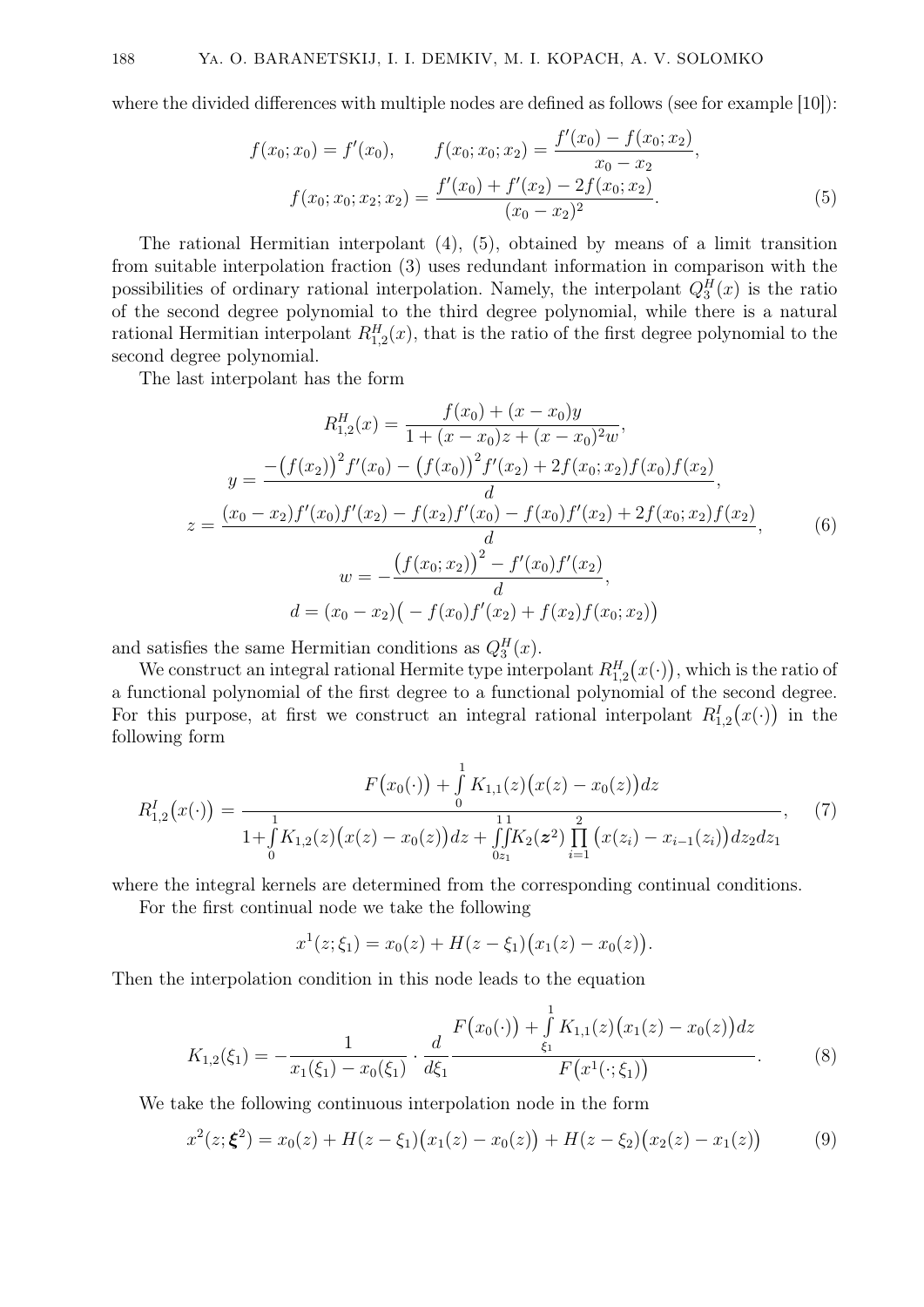and interpolation condition  $R_{1,2}^I(x^2(\cdot;\xi^2)) = F(x^2(\cdot;\xi^2))$  leads to the relation

$$
K_2(\boldsymbol{\xi}^2) = \prod_{i=1}^2 (x_i(\xi_i) - x_{i-1}(\xi_i))^{-1} \cdot \frac{\partial^2}{\partial \xi_1 \partial \xi_2} \frac{F(x_0(\cdot)) + \int_0^1 K_{1,1}(z) (x^2(z;\boldsymbol{\xi}^2) - x_0(z)) dz}{F(x^2(\cdot;\boldsymbol{\xi}^2))}.
$$
 (10)

We obtain the similar relation, if in (9), (10) we replace  $x_2(z)$  on  $x_3(z)$ :

$$
K_2(\xi^2) = \left[ \prod_{i=1}^2 (x_i(\xi_i) - x_{i-1}(\xi_i))^{-1} \times \frac{\partial^2}{\partial \xi_1 \partial \xi_2} \frac{F(x_0(\cdot)) + \int_0^1 K_{1,1}(z) (x^2(z;\xi^2) - x_0(z)) dz}{F(x^2(\cdot;\xi^2))} \right]_{x_2(z) = x_3(z)} \tag{11}
$$

Equating the right-hand sides of relations (10), (11) and assuming  $\xi_2 = \xi_1$ , we obtain an integral equation for determining of the kernel  $K_{1,1}(z)$ :

$$
K_{1,1}(\xi_1)a(\xi_1) + b_1(\xi_1) \int_{\xi_1}^{1} K_{1,1}(z)(x_2(z) - x_0(z))dz +
$$
  
\n
$$
+b_2(\xi_1) \int_{\xi_1}^{1} K_{1,1}(z)(x_3(z) - x_0(z))dz = F(x_0(\cdot))g(\xi_1),
$$
  
\n
$$
a(\xi_1) = a_1(\xi_1) - a_2(\xi_1), \quad a_2(\xi_1) = a_1(\xi_1) \Big|_{x_2(z) = x_3(z)}, \quad b_2(\xi_1) = b_1(\xi_1) \Big|_{x_2(z) = x_3(z)},
$$
  
\n
$$
a_1(\xi_1) = \left[ \frac{\partial}{\partial \xi_2} F^{-1}(x^2(\cdot; \xi^2)) + \frac{2x_1(\xi_2) - x_0(\xi_2) - x_2(\xi_2)}{\prod_{i=1}^2 (x_i(\xi_i) - x_{i-1}(\xi_i))} \cdot \frac{\partial}{\partial \xi_1} F^{-1}(x^2(\cdot; \xi^2)) \right]_{\xi_2 = \xi_1},
$$
  
\n
$$
b_1(\xi_1) = \left[ \frac{\partial^2}{\partial \xi_1 \partial \xi_2} F^{-1}(x^2(\cdot; \xi^2)) \right]_{\xi_2 = \xi_1}, \quad g(\xi_1) = -b_1(\xi_1) + b_2(\xi_1).
$$
  
\n(12)  
\n
$$
\prod_{i=1}^2 (x_i(\xi_i) - x_{i-1}(\xi_i)) \right]_{\xi_2 = \xi_1}
$$

Using elementary transformations we convert the integral equation (12) into the standard form of the integral Volterra equation of the second kind. Then, the following lemma is valid (see, for example, [10]).

**Lemma 3.** Let  $a(\xi_1)$ ,  $b_1(\xi_1)$ ,  $b_2(\xi_1)$ ,  $g(\xi_1)$  be continuous functions on the segment [0, 1] and  $a(\xi_1) \geq \alpha > 0$  on the same segment. Then the integral equation (12) has a unique continuous solution  $K_{1,1}(\xi_1)$ .

Substituting  $K_{1,1}(\xi_1)$  in (8), (11), we obtain the expressions for all kernels, which are included in the integral rational interpolant  $R_{1,2}^I(x(\cdot))$ .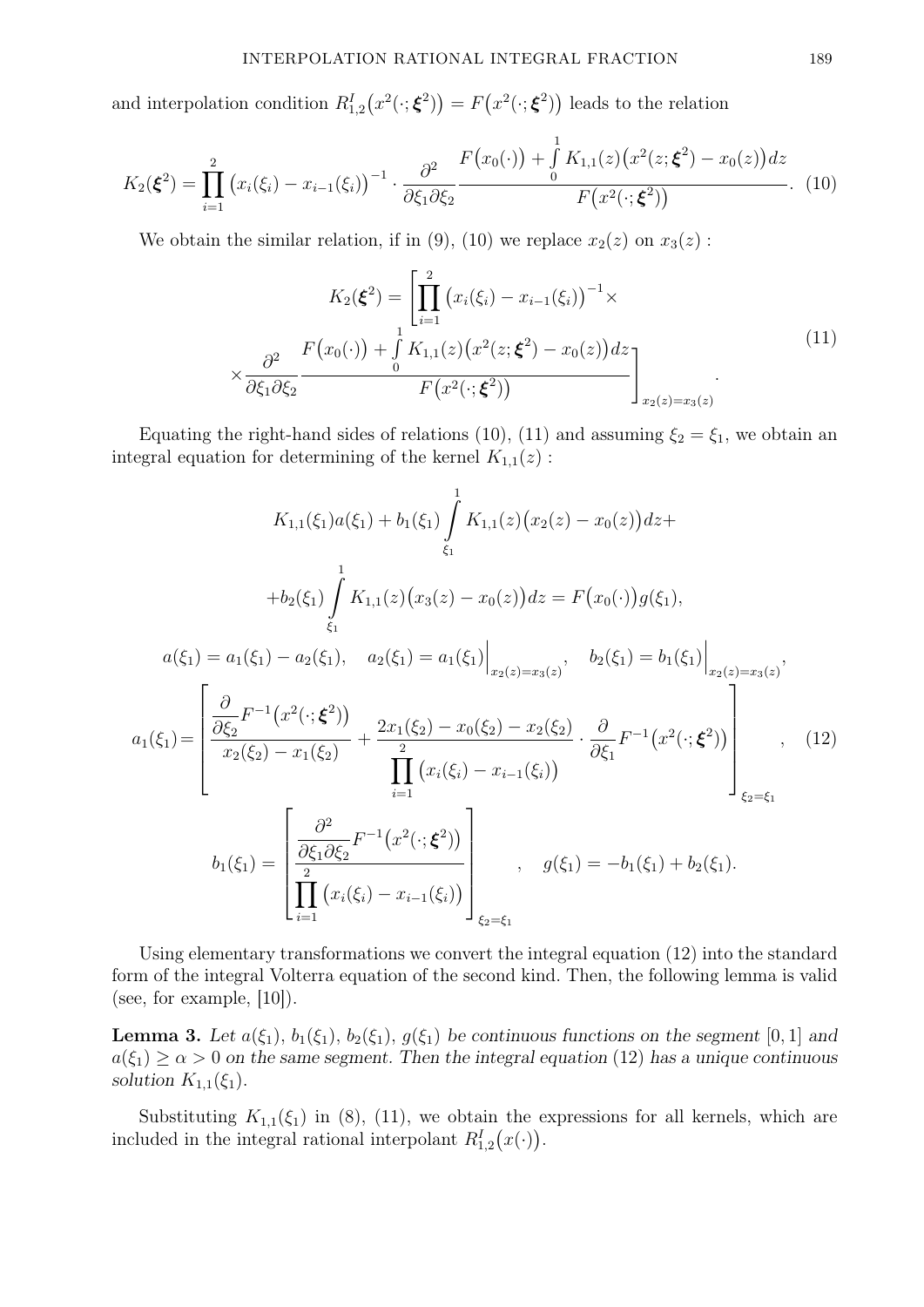We should observe that the interpolant  $(7)$ ,  $(8)$ ,  $(11)$  is the one that retains any rational functional of the form

$$
R_{1,2}(x(\cdot)) = \frac{K_0 + \int_0^1 K_{1,1}(z)x(z)dz}{1 + \int_0^1 K_{1,2}(z)x(z)dz + \int_0^1 \int_0^1 K_2(z^2) \prod_{i=1}^2 x(z_i)dz_2dz_1}.
$$
(13)

In this case the following theorem holds.

Theorem 1. Let the conditions of Lemma 2 be satisfied. Then in order that rational functional (8), (11), (12) admit interpolation on the continual nodes

$$
x^{2}(z; \xi^{2}) = x_{0}(z) + \sum_{i=1}^{2} H(z - \xi_{i}) (x_{i}(z) - x_{i-1}(z)), \quad x^{2}(z; \xi^{2})\Big|_{x_{2}(z) = x_{3}(z)}
$$

it is sufficient that functional  $F(x(\cdot))$  satisfies the substitution rule

$$
\frac{\partial^p}{\partial z_1 \partial z_2 \dots \partial z_p} \left[ F\left( x^{p+1}(\cdot; z^{p+1}) \right) \Big|_{z_{p+1}=z_p} \right] =
$$
\n
$$
= \left[ \frac{\partial^p}{\partial z_1 \partial z_2 \dots \partial z_p} F\left( x^{p+1}(\cdot; z^{p+1}) \right) \right] \Big|_{z_{p+1}=z_p} \frac{x_{p+1}(z_p) - x_{p-1}(z_p)}{x_p(z_p) - x_{p-1}(z_p)}, \quad p = \overline{1, n}.
$$

**Example 1.** For functional  $F(x(\cdot)) = (1 + (\int_0^1$ 0  $x(s)ds\big)^2$ <sup>-1</sup> we obtain  $K_{1,1}(z) \equiv 0, K_2(z^2) = F(x_0(\cdot)),$  $K_{1,2}(z) = 2F(x_0(\cdot)) \begin{bmatrix} 1 \end{bmatrix}$ z  $x_1(s)ds +$  $\int_{0}^{z}$  $\mathbf{0}$  $x_0(z)dz\bigg],\,\,R_{1,2}^I\big(x(\cdot)\big)=F\big(x(\cdot)\big).$ 

To obtain a functional interpolation rational interpolant with two double interpolation nodes it is not possible to use the above technique through the limit transition.

Let us define continual interpolation conditions of the Hermite type

$$
R_{1,2}^{H'}(x_0(\cdot))H(\cdot-\xi_1) = F'(x_0(\cdot))H(\cdot-\xi_1),
$$
  
\n
$$
R_{1,2}^{H'}(x_0(\cdot)+H(\cdot-\xi_1)(x_2(\cdot)-x_0(\cdot))) = F(x_0(\cdot)+H(\cdot-\xi_1)(x_2(\cdot)-x_0(\cdot))),
$$
  
\n
$$
R_{1,2}^{H'}(x_0(\cdot)+H(\cdot-\xi_1)(x_2(\cdot)-x_0(\cdot)))H(\cdot-\xi_2) =
$$
  
\n
$$
= F'(x_0(\cdot)+H(\cdot-\xi_1)(x_2(\cdot)-x_0(\cdot)))H(\cdot-\xi_2).
$$
\n(14)

We find the functional interpolation rational approximation to the functional  $F(x(\cdot))$  in the form

$$
R_{1,2}^{H}(x(\cdot)) = \frac{F(x_0(\cdot)) + \int_{0}^{1} K_{1,1}(z) (x(z) - x_0(z)) dz}{1 + \int_{0}^{1} K_{1,2}(z) (x(z) - x_0(z)) dz + \int_{0}^{11} K_{2}(z^{2}) \prod_{i=1}^{2} (x(z_i) - x_0(z_i)) dz_{2} dz_{1}}.
$$
(15)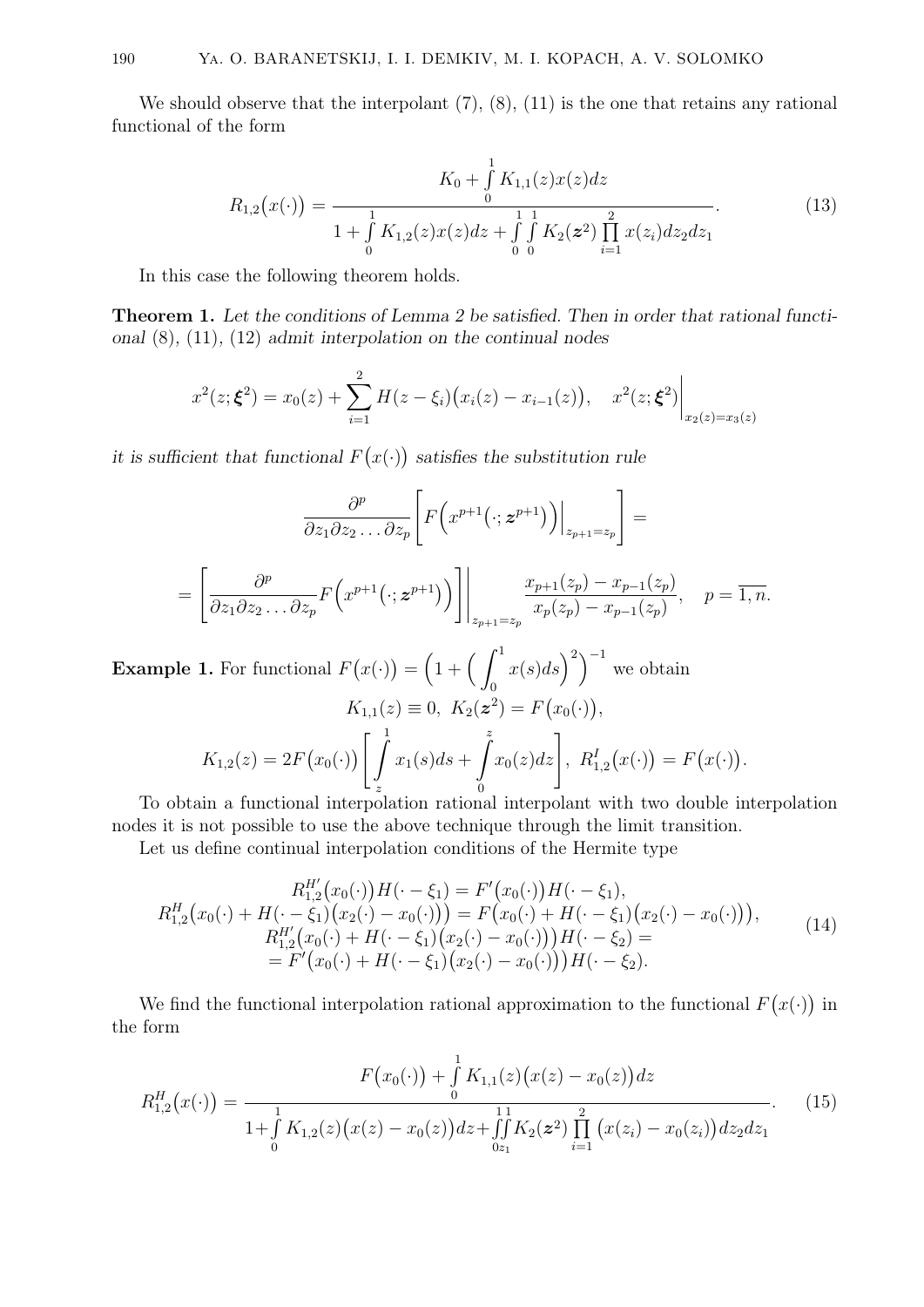From conditions (14) we obtain the system of equations

$$
-F(x_0(\cdot))\int_{\xi_1}^{1} K_{1,2}(z)dz + \int_{\xi_1}^{1} K_{1,1}(z)dz = F'(x_0(\cdot))H(\cdot - \xi_2),
$$
  
\n
$$
K_2(\xi^2) = \frac{1}{x_2(\xi_1) - x_0(\xi_1)} \times
$$
  
\n
$$
\times \frac{\partial^2}{\partial \xi_1 \partial \xi_2} \frac{\left[F(x_0(\cdot)) + \int_{\xi_1}^{1} K_{1,1}(s)(x_2(s) - x_0(s))ds\right]F'(x_0(\cdot) + H(\cdot - \xi_1)(x_2(\cdot) - x_0(\cdot)))H(\cdot - \xi_2)}{F(x_0(\cdot) + H(\cdot - \xi_1)(x_2(\cdot) - x_0(\cdot)))^2},
$$
  
\n
$$
K_{1,2}(\xi_1)(x_2(\xi_1) - x_0(\xi_1)) + (x_2(\xi_1) - x_0(\xi_2))\int_{\xi_1}^{1} K_2(\xi_1, z_2)(x_2(z_2) - x_0(z_2))dz_2 + \xi_1
$$
  
\n
$$
+ \frac{d}{d\xi_1} \frac{F(x_0(\cdot)) + \int_{\xi_1}^{1} K_{1,1}(s)(x_2(s) - x_0(s))ds}{F(x_0(\cdot) + H(\cdot - \xi_1)(x_2(\cdot) - x_0(\cdot)))} = 0,
$$
 (16)

relative to the kernels (15).

We denote

denote  
\n
$$
M(s,\xi_1) = \frac{x_2(s) - x_0(s)}{x_2(\xi_1) - x_0(\xi_1)} \cdot \frac{\partial F'(x_0(\cdot) + H(\cdot - \xi_1)(x_2(\cdot) - x_0(\cdot)))H(\cdot - s)}{F(x_0(\cdot) + H(\cdot - \xi_1)(x_2(\cdot) - x_0(\cdot)))^2},
$$

then from the second equation (16) we obtain the formula

$$
\int_{\xi_1}^{1} K_2(\xi_1, s) (x_2(s) - x_0(s)) ds = \int_{\xi_1}^{1} \frac{\partial M(s, \xi_1)}{\partial \xi_1} ds \cdot F(x_0(\cdot)) + + \int_{\xi_1}^{1} \frac{\partial M(s, \xi_1)}{\partial \xi_1} ds \int_{\xi_1}^{1} K_{1,1}(t) (x_2(t) - x_0(t)) dt - \int_{\xi_1}^{1} M(s, \xi_1) ds \cdot (x_2(\xi_1) - x_0(\xi_1)) K_{1,1}(\xi_1).
$$
\n(17)

From formula (17) and expressions (16) we obtain the integral equation

$$
a(\xi_1)K_{1,1}(\xi_1) + b(\xi_1) \int\limits_{\xi_1}^1 K_{1,1}(t) \big(x_2(t) - x_0(t)\big) dt + g(\xi_1) = 0,\tag{18}
$$

where

$$
a(\xi_1) = \frac{1}{F(x_0(\cdot))} - \int_{\xi_1}^{1} M(s, \xi_1) ds \cdot (x_2(\xi_1) - x_0(\xi_1)) - \frac{1}{F(x_0(\cdot) + H(\cdot - \xi_1)(x_2(\cdot) - x_0(\cdot)))},
$$
  

$$
b(\xi_1) = \int_{\xi_1}^{1} \frac{\partial M(s, \xi_1)}{\partial \xi_1} ds - \frac{\frac{d}{d\xi_1} F(x_0(\cdot) + H(\cdot - \xi_1)(x_2(\cdot) - x_0(\cdot)))}{(x_2(\xi_1) - x_0(\xi_1))F(x_0(\cdot) + H(\cdot - \xi_1)(x_2(\cdot) - x_0(\cdot)))^2},
$$
  

$$
g(\xi_1) = \frac{1}{F(x_0(\cdot))} + F(x_0(\cdot))b(\xi_1).
$$